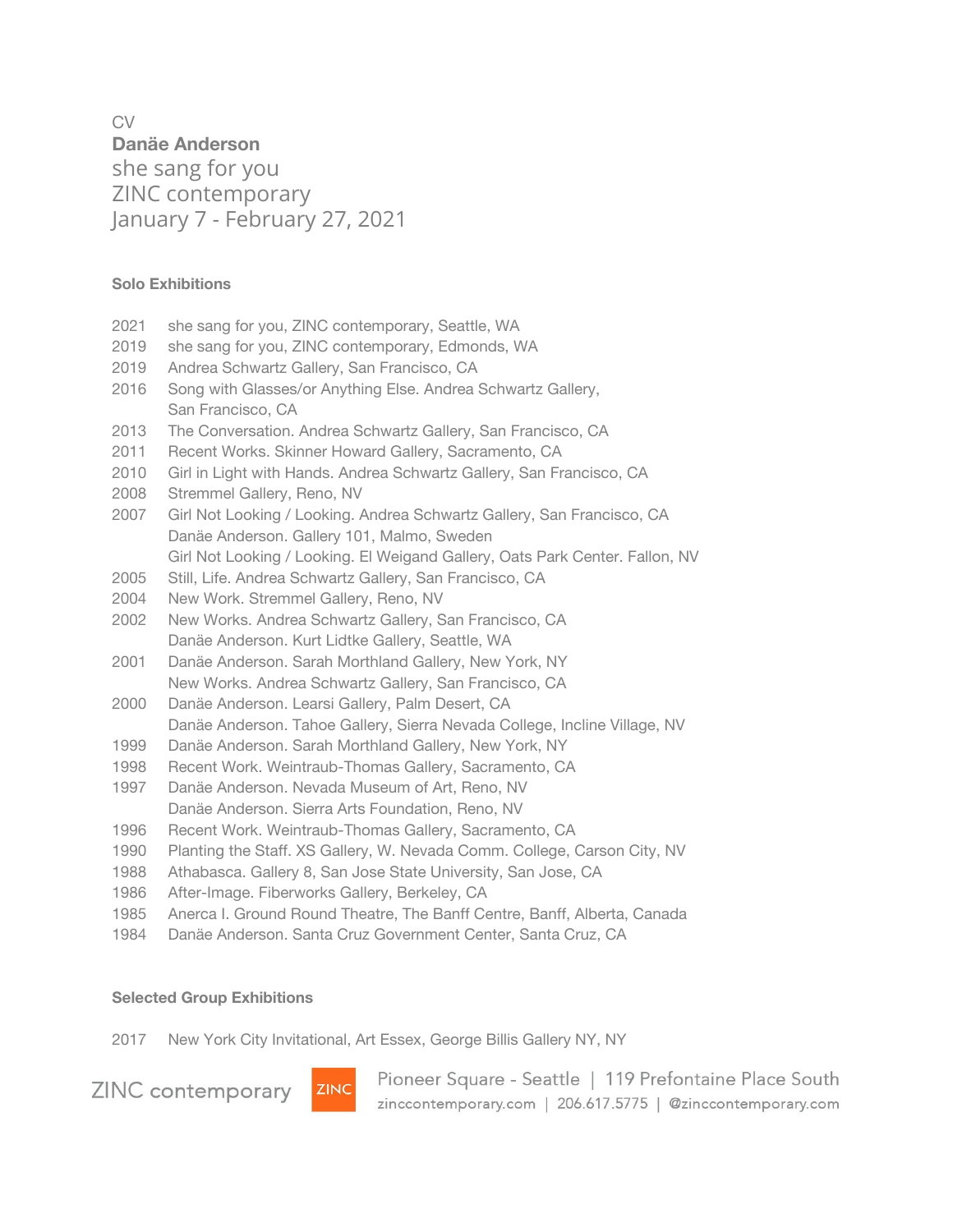- 2016 New York City Invitational, Art Essex, George Billis Gallery NY, NY
- 2002 Claudia Chapline Gallery, Stinson Beach, CA
- 2000 Gallery 101, Malmo, Sweden Group Exhibition. Kurt Lidtke Gallery, Bainbridge Island, Seattle, WA Andrea Schwartz Gallery, San Francisco, CA Summer Exhibition: The Millbrook Gallery, Millbrook, Ontario, Canada
- 1999 Language of the Heart. Danäe Anderson and Brigitta McReynolds Claudia Chapline Gallery, Stinson Beach, CA
- 1998 West Coast Artists. Fresh Paint Gallery. Los Angeles, CA Group Exhibition. Davidson Gallery, Seattle, WA Andrea Schwartz Gallery, San Francisco, CA
- 1997 Introductions: New Work. Linda Hodges Gallery, Seattle, WA Danäe Anderson, Gary Nisbet. Andrea Schwartz Gallery, San Francisco, CA Gallery Artists. Claudia Chapline Gallery, Stinson Beach, CA
- 1995 Artists of Hellenic Ancestry. Fort Mason, San Francisco, CA Textures. Claudia Chapline Gallery, Stinson Beach, CA Nordic 5 Arts. Timothy Higbee Gallery, San Francisco, CA
- 1994 Introductions. Claudia Chapline Gallery, Stinson Beach, CA
- 1993 Painting is Alive. Judith Weintraub Gallery. Sacramento, CA Danäe Anderson, Ralph Johnson. Judith Weintraub Gallery, Sacramento, CA
- 1991 Danäe Anderson, Jim Barnaby, Keith Ferris. SFMOMA Sales/Rental Gallery, San Francisco, CA
	- Rim Exhibition. Sheppard Fine Arts Gallery, University of Nevada, Reno, NV
- 1990 Danäe Anderson, Chad Buck, Jody Isaacson. Nevada Museum of Art, Reno, NV
- 1989 Paintings & Sculpture from Santa Cruz. Chris Grimes Gallery, Carmel, CA Monterey Peninsula Museum of Art Biennial Exhibition, Monterey, CA Peninsula Museum of Art. Monterey, CA
- 1988 Annual Drawing Show. Haines Gallery, San Francisco, CA
- 1987 Art Museum Annual. Art Museum of Santa Cruz County, Santa Cruz, CA Innerskins/Outerskins: Gut and Fishskin. SF Craft/Folk Art Museum, San Francisco, CA
- 1986 Material Presence. Gallery Site 311, Monterey, CA Paper; The Limits. Fiberworks Gallery, Berkeley, CA
- 1985 Drawing and Small Sculpture Show. Ball State University Gallery, Muncie, IN Paper/Fiber VIII. Johnson County Arts Council, Iowa City, IA *First Place*
- 1979 West '79 The Law. Minnesota Museum of Art, Minneapolis, MN
- 1978 California State Fair. Sacramento, CA *First Place*